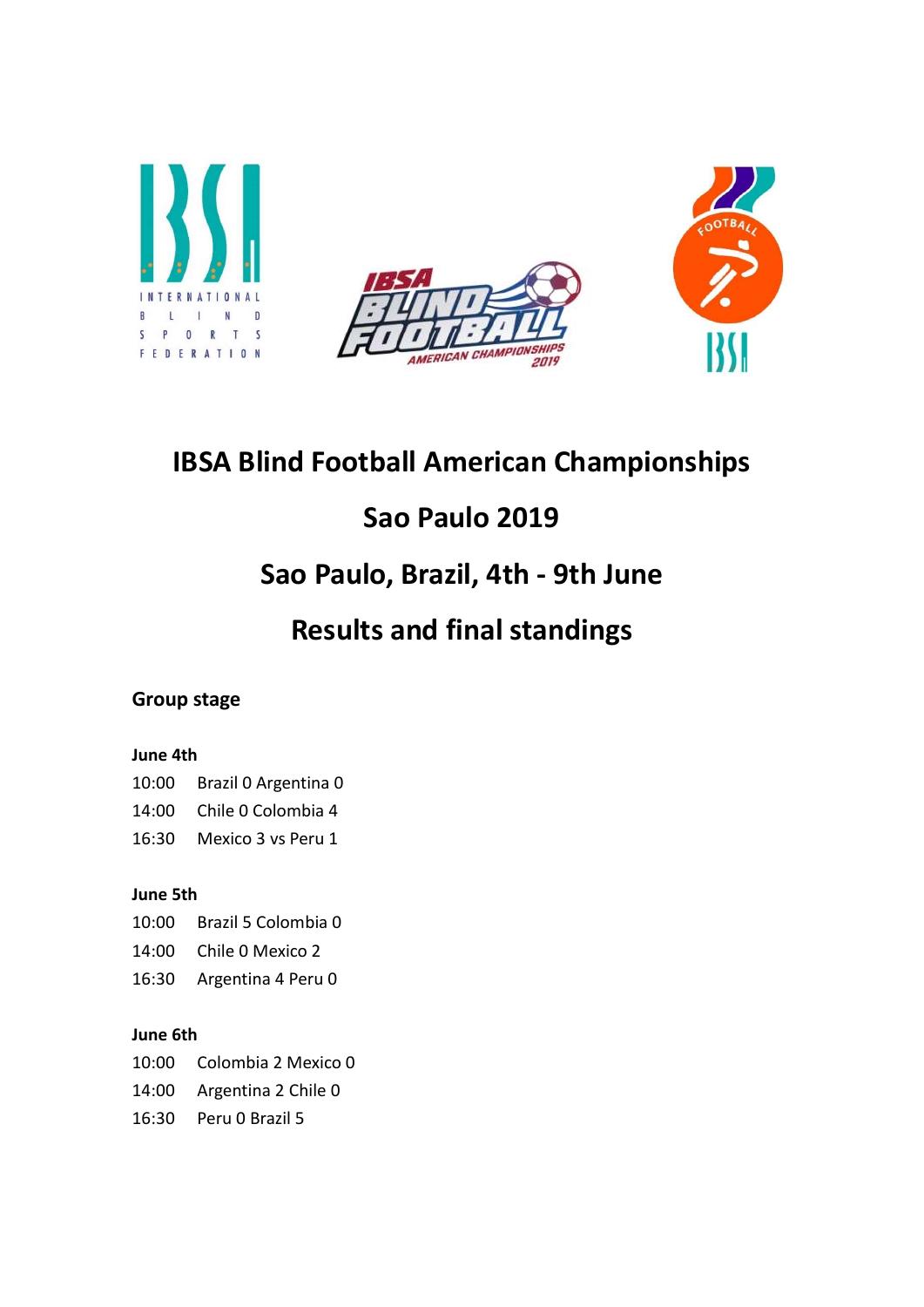### June 7th

10:00 Colombia 0 Argentina 1

14:00 Peru 1 Chile 4

16:30 Brazil 6 Mexico 0

### June 8<sup>th</sup>

09:00 Brazil 4 Chile 1

15:00 Peru 2 Colombia 6

17:30 Mexico 0 Argentina 0

### Standings after round-robin stage

| Country       | Played | Won            | <b>Drawn</b> | Lost           | <b>Goals</b> | <b>Goals</b> | Goal  | <b>Points</b> |
|---------------|--------|----------------|--------------|----------------|--------------|--------------|-------|---------------|
|               |        |                |              |                | for          | against      | diff. |               |
| <b>Brazil</b> | 5      | 4              | 1            | 0              | 20           | 1            | $+19$ | 13            |
| Argentina     | 5      | 3              | 2            | 0              | 7            | 0            | $+7$  | 11            |
| Colombia      | 5      | 3              | 0            | $\overline{2}$ | 12           | 8            | $+4$  | 9             |
| <b>Mexico</b> | 5      | $\overline{2}$ | 1            | $\overline{2}$ | 5            | 9            | -4    | 7             |
| <b>Chile</b>  | 5      | 1              | 0            | 4              | 5            | 13           | -8    | 3             |
| Peru          | 5      | 0              | 0            | 5              | 4            | 22           | $-18$ | 0             |

### June 9<sup>th</sup>

08:30 Bronze medal Colombia 0 Mexico 0 (Mexico wins penalty shoot-out 2-1)

11:00 Final Brazil 2 Argentina 0

# Final standings

- 1 Brazil
- 2 Argentina
- 3 Mexico
- 4 Colombia
- 5 Chile
- 6 Peru